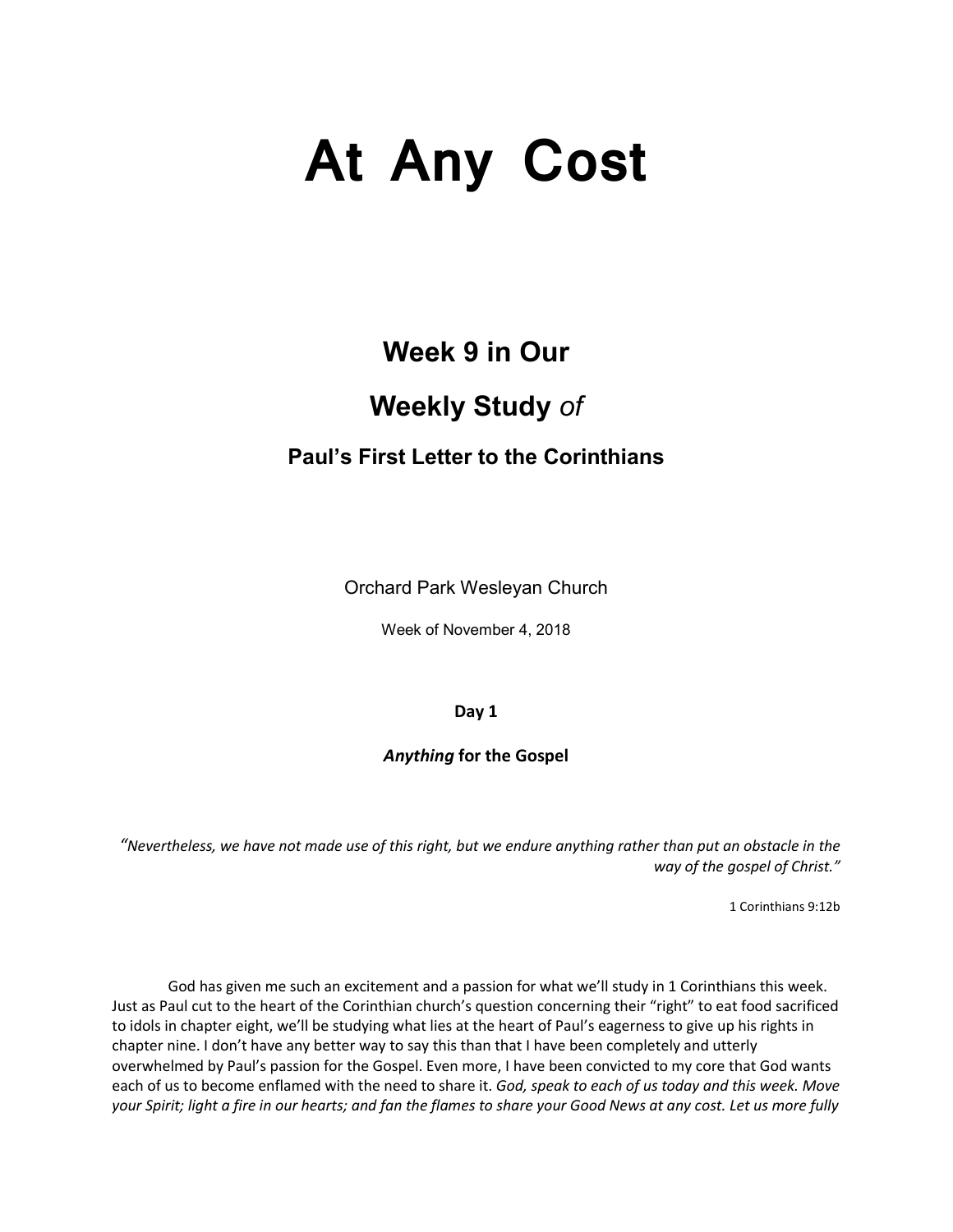*understand the privilege to which You call every one of us.*

#### **Please read 1 Corinthians 9:1-18.**

• List the rights to which Paul says he and others who preach are entitled (vv. 4, 5, 11):

• What is his basis for this claim?

The heading given to this section of 1 Corinthians in your Bible is likely something akin to "Paul Gives Up His Rights," and it's a good summary of the chapter. Paul talks about the rights of those who spend their lives preaching the Gospel—that they are entitled to earn a living from such; that these rights are founded in scripture; and that he readily gives up his claim to any of it. I was surprised by how much time Paul devotes to emphatically describing the rights to which he (and anyone else who gives his or her life to God's work) is entitled. Indeed, God's Word says a lot about supporting those who commit their lives in service to Him; God cares about and provides for their financial needs. For our purposes this week, though, we will spend less time on the rights themselves in order to focus our attention on *why* Paul was so eager to forfeit them and what that means to us.

First, it is important to remember that Corinth was a hub of intellectualism. Itinerant teachers, philosophers, and speakers had an eager audience in this ancient city, and many of them readily accepted payment for their teaching and rhetorical skills. Paul, though he sometimes did accept support from churches, never burdened the people in the church he was currently serving by accepting payment or support from them. He worked a trade to support himself, and if he needed further material support, he accepted it from *other* churches. He did so for two reasons: first, in order to distinguish himself from other false teachers (see 2 Corinthians 11:7-15); second, to make sure that there was absolutely nothing that could stand in the way of him delivering the Good News to anyone who would listen. Paul's singular concern was to make Christ and His salvation known.

Paul was unique in many ways, but he was still human and therefore was not totally unlike you or me. I think God yearns for all of us to share the apostle's heart for Christ and His Gospel, and I think we can find instruction and encouragement in scripture to help us get there.

#### **Please read Acts 9:1-19 and Galatians 1:11-24.**

• In your own words, explain what Paul says God did for him and why, according to Galatians 1:15-16.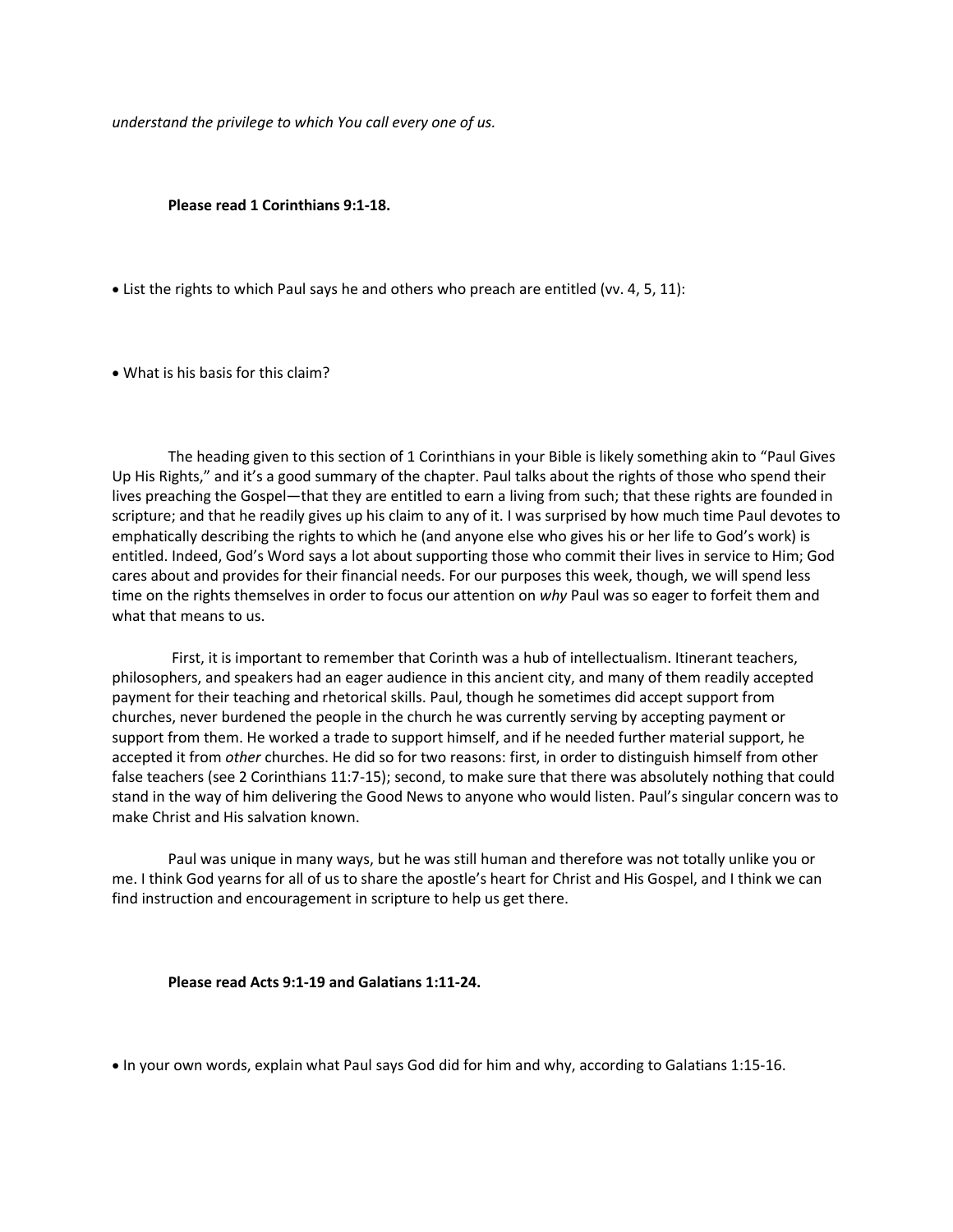• What was Paul's response (v. 16-17)?

**Paul was faithful by taking his calling seriously and responding to it obediently.** In Acts 9:15, God reassures Ananias that Paul's conversion was authentic because He (God) had called Paul to minister to the Gentiles. In Galatians 1:16, Paul reiterates the exact same thing. At some point, God chose to reveal to Paul either through Christ's initial call or later by some other means—what His purpose was in calling the apostle to follow Jesus. We might be inclined to breeze past Paul's initial response, but it is so important! At any point and for any reason, Paul could have ignored the reality of God's call on his life. He could have responded with doubt and disbelief; he could have considered his past and decided that he was entirely unqualified to serve God by proclaiming Christ. But instead, Paul responded to Christ's call by *believing* what God told him he was called to do and by *doing it.* The amount of faith that takes is remarkable, but if we're told that if we want that kind of faith, all we have to do is ask (Mark 9:24).

In thinking about Paul's demonstrative response to Christ's call, I can't help but consider the slight wordplay in "responsibility." God knew exactly how He designed the apostle Paul and "set [him] apart before [he]

was born" (Gal. 1:15). Surely God gifted Paul with exactly the right talents and abilities with which to carry out his mission. God does the same for each one of us, and our responsibility, quite simply, is to faithfully respond to Him by using our abilities for Him. Response-ability.

**Another thing that set Paul apart was that he knew Christ, and he wanted to know Him even more.** Notice what Paul says he did after his conversion in Galatians 1:16-17: he didn't go discuss what happened with others—not even with those who were already Christ's apostles. Instead, Paul withdrew to Arabia and spent some time alone. But really, Paul wasn't alone. He had an encounter with the risen Christ that changed his life forever. If he withdrew to be alone, we can bet that he spent time getting to know the One who blinded him on the road to Damascus.

This is absolutely essential to every one of us who wants to know Christ and His calling on our lives. We *must* purposefully set aside time alone with Him in order to seek Him and know Him.

• What does Psalm 37:4 say will happen when we "delight in the Lord?"

When we know Christ and delight in His presence, He'll *give* us the desires of our hearts. Whether He puts His desires on our hearts or grants what we already desire is a moot point. Either way, our desires will be perfectly aligned with His. Paul delighted in knowing Christ more than he delighted in anything else. The result was that Paul passionately desired what Christ desired—the salvation of the lost.

**Because he knew Christ, Paul was** *compelled* **to fulfill his calling and preach the Gospel.**

• Fill in the blanks: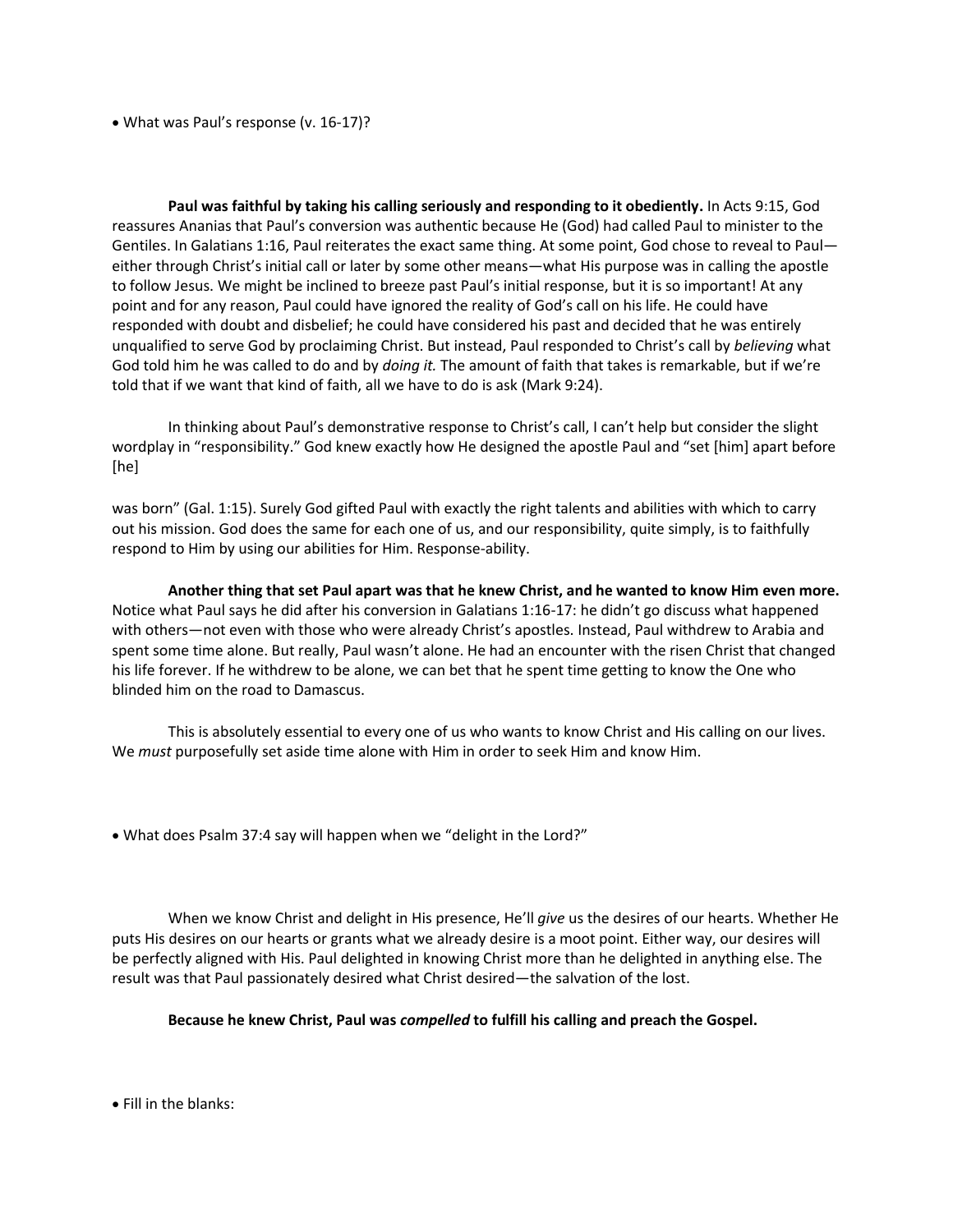"Yet preaching the \_\_\_\_\_\_\_\_\_\_\_\_\_\_\_\_\_\_\_\_ is not something I can boast about. I am \_\_ by to do it. How terrible for me if I didn't preach the Good News! If I were doing this on my own initiative, I would deserve payment. But I have \_\_\_\_\_ \_\_\_\_\_\_\_\_, for God has \_\_\_\_\_\_\_\_\_\_\_ me this sacred trust. What then is my pay? It is the the control to preach the Good News without charging anyone. That's why I never demand my rights when I preach the Good News." (1 Corinthians 9:16-18)

Look at the words you filled in above. What theme do you see developing here? Paul knew Christ so well, loved Him so much, believed Him so thoroughly that he could not help but preach the Good News. He was entrusted with something so precious from the One who was so precious to him that he *had* to share Christ's message with everyone who would receive it. His reward—his "pay"—was being blessed with the opportunity to share it for free! Church, *we have the same Good News to share!* Do we consider it our privilege? Do we consider ourselves rewarded simply by being given the opportunity to share it? Or do we hide it? Are we embarrassed? Fearful? Tight-lipped? I am so sad to say that I have struggled with every single one of these feelings. But to fear spreading the Gospel is to believe the lie that we have something shameful to share. Our message is one that necessitates being told! It is one of hope, joy, security, redemption, purpose, and unending, unfailing, truly unconditional love . It begs to be taken to the hurting, the lost, the hopeless, the unloved, and the insufficient. If we don't take it, who will?

**Because Paul was compelled to preach the Gospel, he was willing to endure anything in order to do so.** When we understand the magnitude of what and Who we proclaim, nothing will stop us from doing so.

**Read 2 Corinthians 11:23-29.**

- What were some of the ways Paul suffered in order to fulfill his calling?
- What was his attitude concerning such sufferings?

My aim here isn't to make you nervous about suffering for the Gospel. Rather, I want to draw attention to how "worth it" our message of Christ really is. I also want to reassure you that God sees every struggle you fight against as you serve Him. Paul doesn't just mention life-threatening events as struggles for the sake of sharing Christ (though he certainly had a number!). He lists hard work and sleepless nights alongside running from his life or needing food, water, and clothing; he draws attention to his burden for all the churches. I don't want to pretend that we won't be asked to suffer in ways that might seem insurmountable for the sake of Jesus—but I also don't want to minimize the daily struggles we face and that these, too, are important and *seen* by God.

**Consider** : How do you feel about sharing the Good News? What are some struggles you face that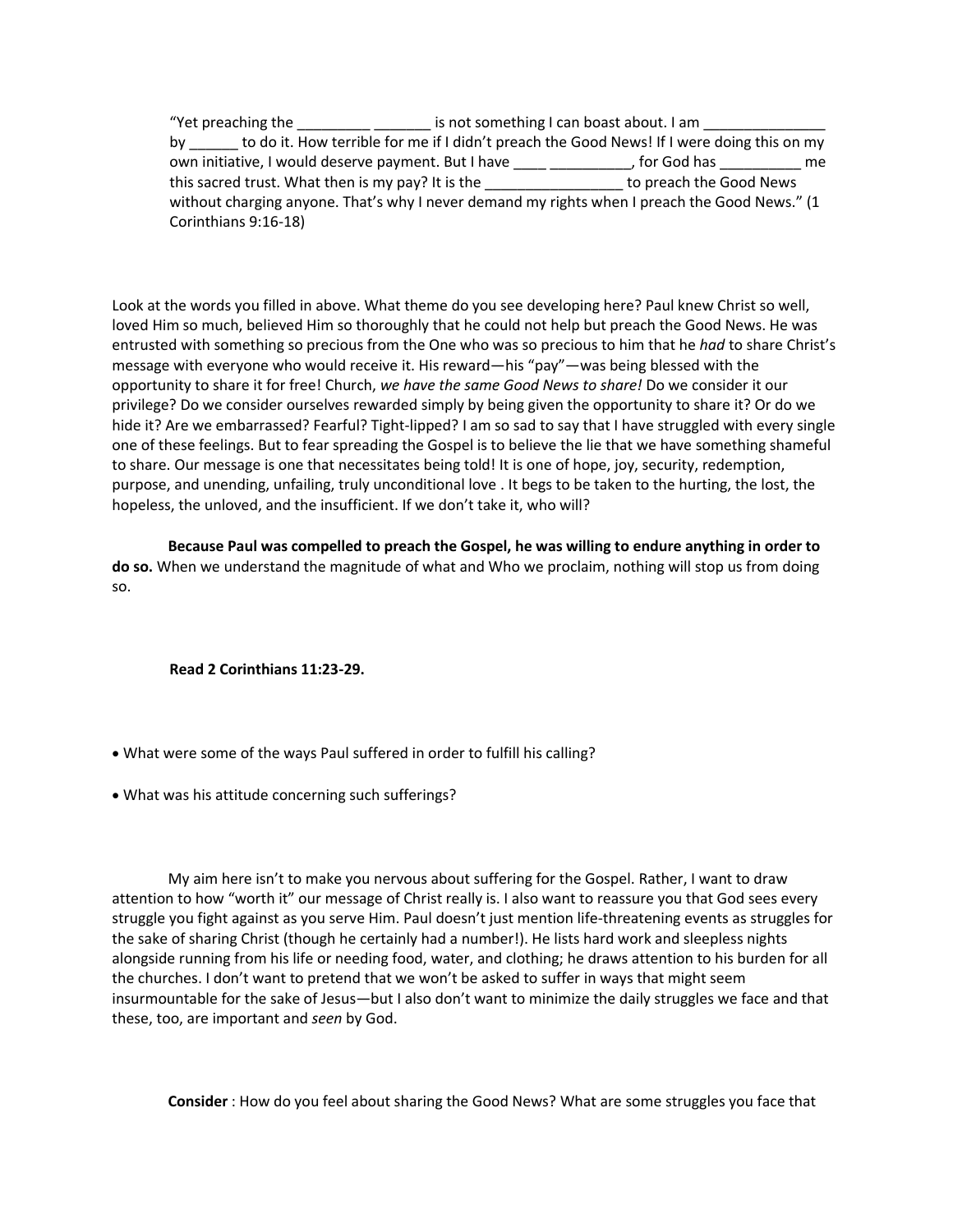threaten your ability to do so? God knows about these exact struggles and is with you in them. How does knowing God's attitude toward your struggles change your perspective?

**Pray:** *God, give me the heart of an evangelist in every circumstance and relationship You bring my way. Let me love the message of Christ so passionately that I can't keep Him to myself. And Lord, please give me Your opportunities and Your words within them. Make Yourself known, and use me as Your instrument, God.*

#### **Day 2**

#### **Free** *from* **All, Servant** *to* **All**

*"Even though I am a free man with no master, I have become a slave to all people to bring many to Christ."*

1 Corinthians 9:19

Yesterday, we saw Paul's heart for the Gospel, and we studied how we can fan that same fire within ourselves. Today, we will study one of the most profound and effective ways we can take Christ's Gospel into the world. We are God's *servants.* 

**Glance at the headers for Isaiah 42, 49, 50, and 52:13-53:12.**

**Then read 1 Corinthians 9:19 and Mark 10:43-45.**

- What is the common thread among all of the sections in Isaiah?
- What does Christ say will be characteristic of the leaders among His people?
- What was the purpose of His life on earth (v. 45)?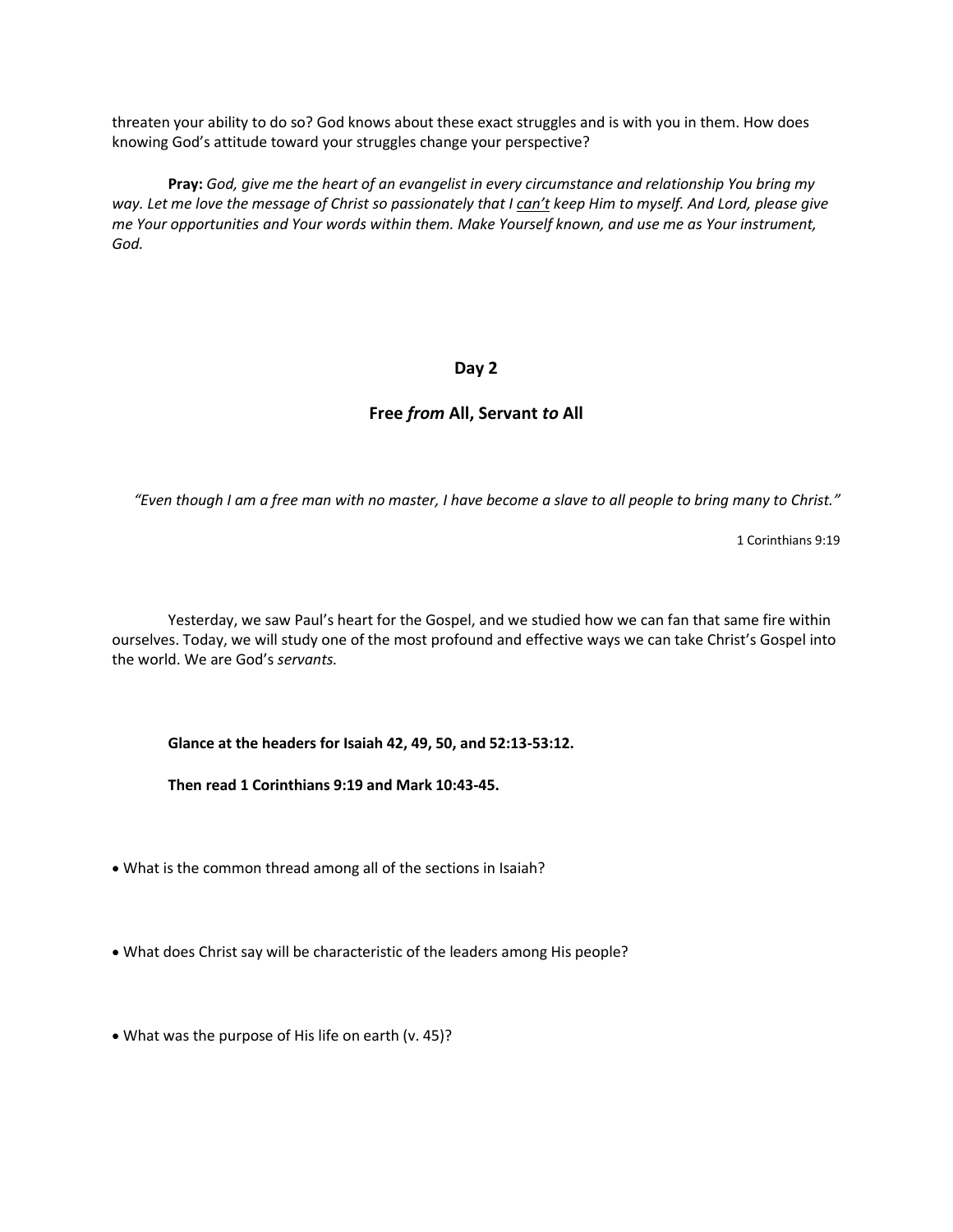Although in some translations, the word "servant" is missing from the section title of Isaiah 52:13- 53:12, all of these passages of scripture are categorized as "Servant Songs" and are ultimately written about and fulfilled in Christ. That the Old Testament refers to Jesus as the Lord's Servant should impress upon us just how integral servant-hood is to the Person of Christ. His ultimate purposes on earth were to conquer all evil, sin and death, and reveal God's love, and to ransom us to the Father by sacrificing His life for ours. In His death, He submitted and served like none other, and even His daily life was characterized by perpetual servitude. Jesus—our *God*—left the glory of heaven to serve those He created. He healed the sick, gave sight to the blind, cast out demons from the afflicted, taught when He was tired and hungry, *fed* the tired and hungry, blessed little children, raised the dead, washed feet, and ultimately, He gave up His life to atone for all rebellious human hearts. He served—and He said His people would do the same.

One of the most frequent claims we hear from the Corinthian church is that they are free in Christ. Paul doesn't deny this truth—and neither should we—but I love that the apostle makes it a priority to remind this church that their freedom from sin makes them "bondservants" of Christ (7:22). Paul goes so far as to say, in 1 Corinthians 9:19, that he considers himself to be a slave to all people. Since we serve the Servant, we should be prepared to serve all others just like He did.

This isn't news to those of us who have followed Christ for any length of time, but I think we need a reminder of why we serve, Who we serve, and the blessings in serving such a One.

#### **Please read Luke 17:7-10.**

This parable of the unworthy servants essentially makes the same claim that Paul made in 1 Corinthians 7:22. Jesus wasn't being cruel or harsh in His regard for servants, but He did lay it out plainly for us: not one of us is worthy to serve alongside God on our own. We are not equal with Him, nor do we deserve reward for doing what the One who created us asks us to do. Instead, our attitude should reflect a sincere humility before God as we seek to serve Him who loves us, served us, and gave Himself as a ransom for us. We serve others because we love Christ, and He asks us to do it. Jesus needs to be at the center of everything.

I am often amazed at how many charities, organizations, and opportunities for giving exist even in this small town of Orchard Park. The school that our kids attend regularly collects supplies for veterans and needy families. We've made many friends who sit on boards and organize extravagant fundraising events for medical research or other worthy causes. With Christmas around the corner, all of us at OPWC have the opportunity to serve and give to organizations like Samaritan's Purse and the City Mission. Everything I mention here is *worthy* of our service, but I also think we can easily feel overwhelmed by how much need exists and confused about where or whom we should serve.

How, then, do we approach serving others in the name of Christ? First, our God is a loving and generous God who gave Christ to bring us everlasting peace. As many needs as we see, we cannot allow ourselves to fall into the pressure and stress of trying to meet every one of them alone. We need to approach serving God with a peace in our hearts, knowing that He has already prepared good works for each of us to do (Eph. 2:10). With our eyes resolutely fixed on God and trusting Him to lead us, we live—and serve—in complete peace: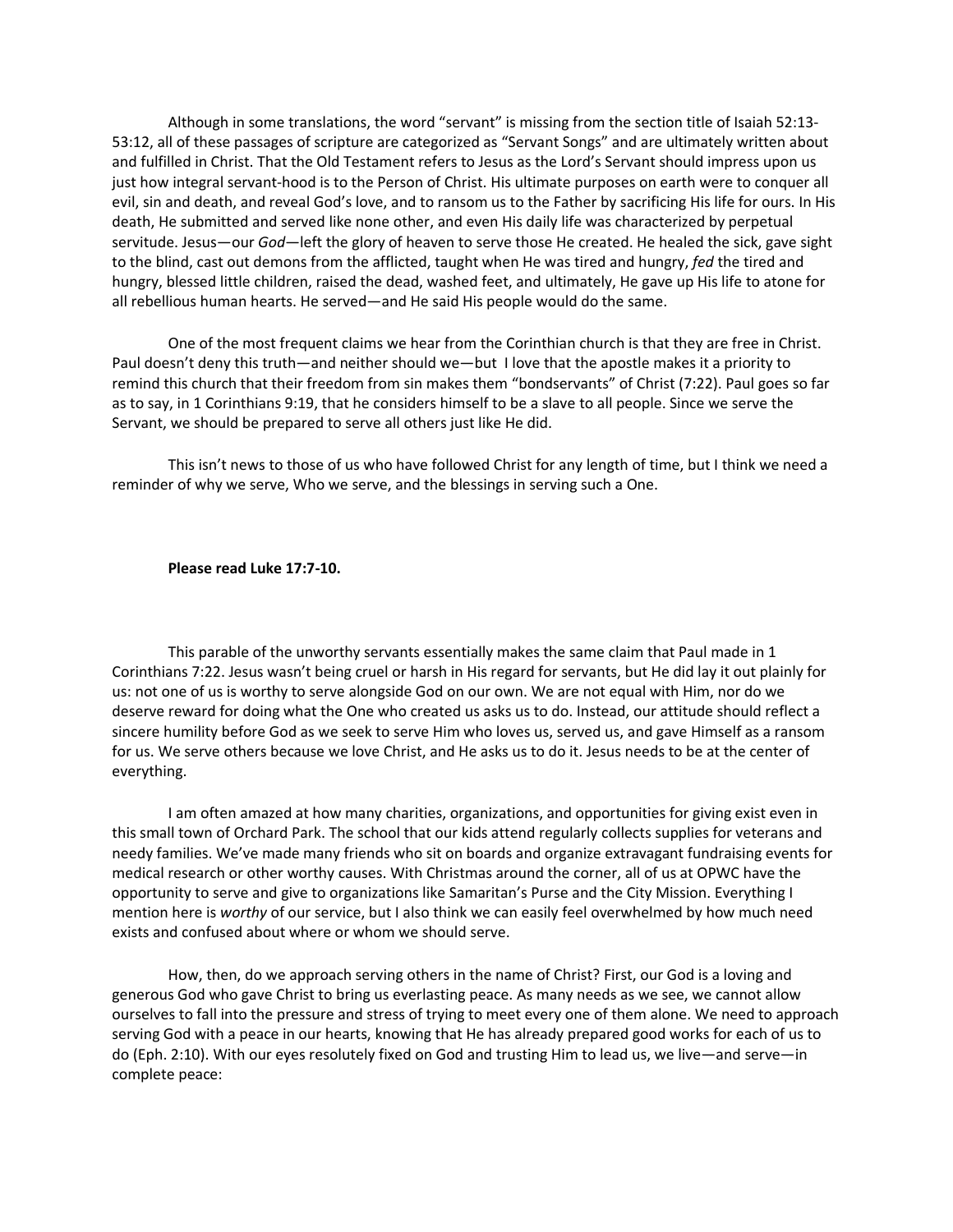"You will keep in perfect peace

all who trust in you,

all whose thoughts are fixed on you!" (Isaiah 26:3 NLT)

Next, with eyes and hearts fixed on Christ, we prioritize what He prioritizes.

#### **Please read Isaiah 58:6-12 and 2 Corinthians 9:10**

A genuine desire for God's righteousness and justice should mark our service, and anything for which we spend ourselves should ultimately be because we love and value what Christ loves and values.

• What, then, does Isaiah 58:8 and 2 Corinthians 9:10 say God will do?

One of my favorite discoveries in God's Word came through a Bible study years ago in which the teacher pointed out that the Hebrew word for "protect you from behind" (NLT) or "rear guard" (ESV) in Isaiah 58:8 is *asaph*. It means "to gather, remove," and the gathering or removal can apply to just about anything removing and destroying obstacles or gathering up people or a harvest. 2 Corinthians 9:10 similarly asserts that God both provides for the work to be done and produces a harvest of righteousness from it.

So when we choose to "fast" as God wants us to do—by spending ourselves according to His priorities—He causes our godliness to go ahead of us and His glory to protect us from behind and gather up a harvest. He is the One who accomplishes; we are simply serving with attitudes and priorities that please Him.

Do you notice the wide array of needs that God lists in Isaiah 58? With God's peace in our hearts and the knowledge that He has already prepared good works for us to do, we can read this list of needs and feel encouraged that God recognizes every need as valuable—and every one of our efforts to serve those needs as worthy when serve with a right heart. What are the needs that God mentions?

- "Free those who are wrongly imprisoned;
- Lighten the burden of those who work for you.
- Let the oppressed go free,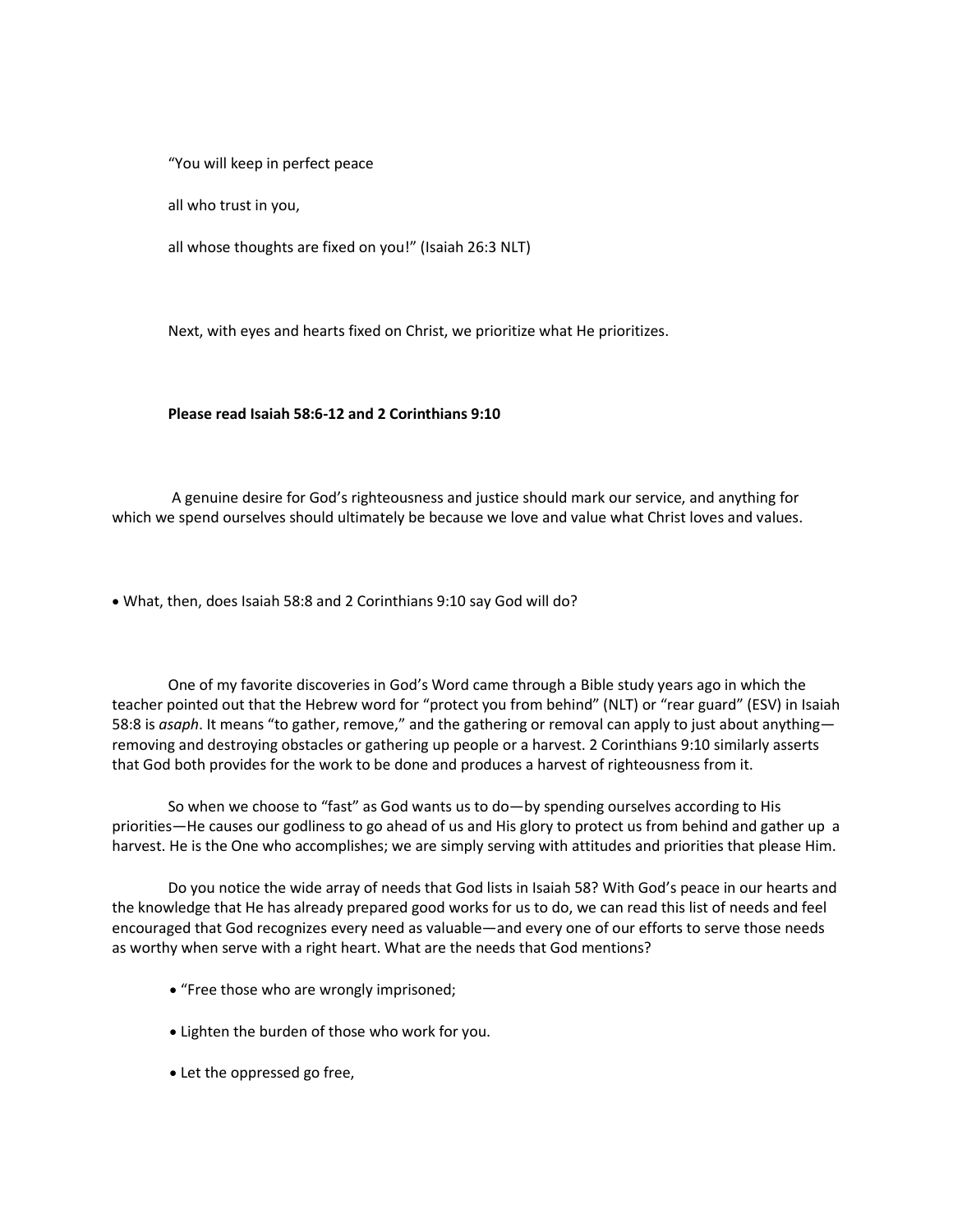- And remove the chains that bind people.
- Share your food with the hungry,
- And give shelter to the homeless.
- Give clothes to those who need them,
- And do not hide from relatives who need your help."

My friends, this list is comprehensive! What grabs your heart? Who do you know that could use a shoulder to cry on? A lighter workload? Which relative needs your help? The God who designed you gave you your unique combination of temperament, emotions, and talents in order to serve others and glorify Him. He also knew every person who would enter your life. Nothing is haphazard or coincidental with our God. So go forward in peace, confidence, and love, knowing that any effort to serve, when it is done from a heart abiding in and overflowing with Christ, will be multiplied and harvested by our God.

**Consider:** Where are you serving God now? Don't neglect what you might consider to be small acts of service; God doesn't forget those, either. Where do you feel God leading you to serve Him? What talents and abilities do you have that you can spend in service to Christ and others?

**Pray:** Thank God that He already has a plan for you. Even if you don't know what it is yet, He has work for you to do that will produce a great harvest of righteousness and bless His Name. If you're not sure where God is leading you, ask Him! He *wants* you to know and to fulfill His plan for you.

#### **Day 3**

#### **In Order to Save Some**

*"I have become all things to all people, that by all means I might save some."*

1 Corinthians 9:22b ESV

Our devotional today will be more of an overview than a close-up study. Let's get started right away.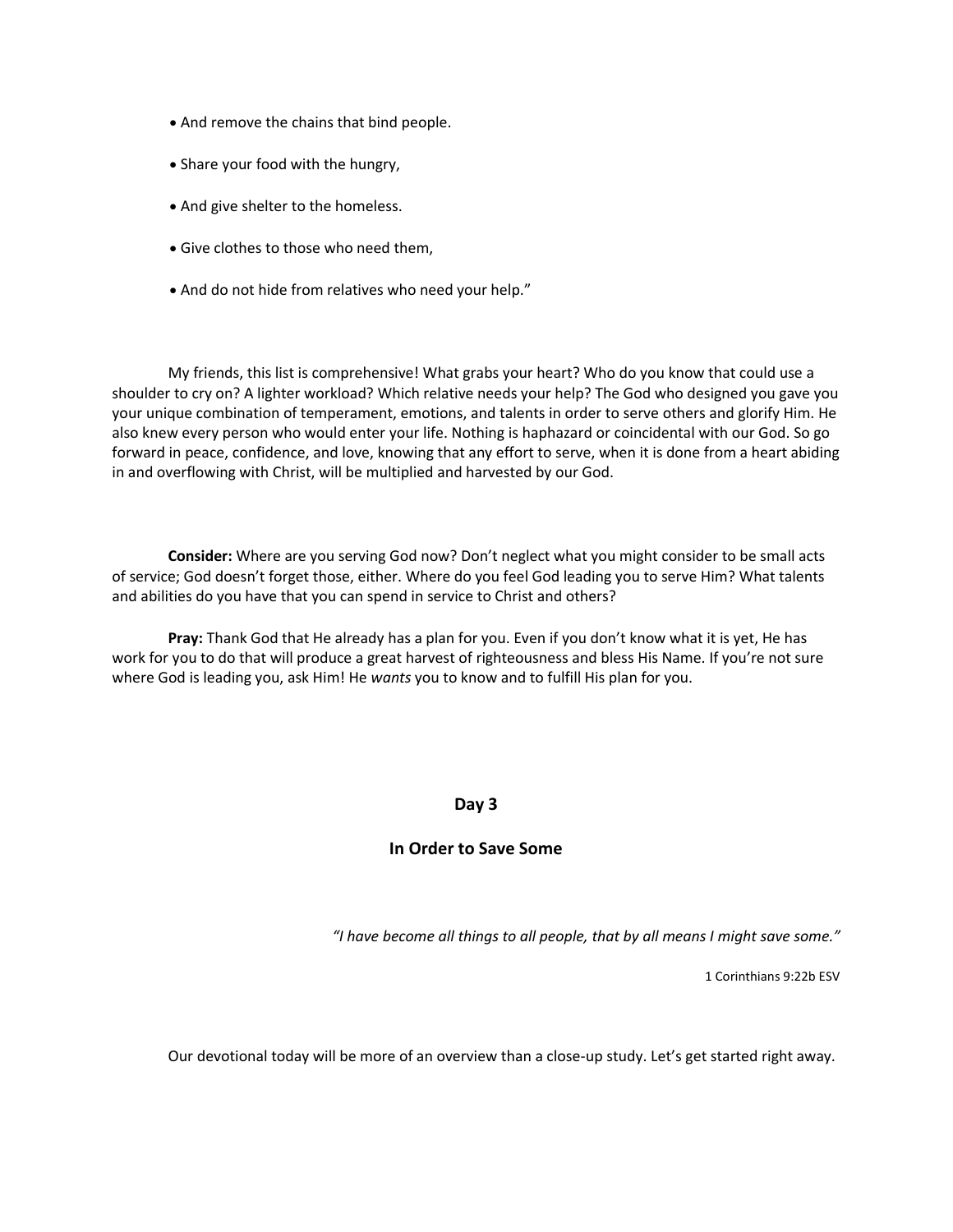**Please read 1 Corinthians 9:19-22, Matthew 28:16-20, and Luke 15:1-10.**

- What does Christ command his disciples to do (Matt. 28:19-20)?
- Why does Paul insist on trying to find "common ground" with everyone (1 Cor. 9:22)?

Although you might not yet be sure of the personalized plan God has for you based on your unique talents and abilities, I can assure you that every single one of us shares one thing in common concerning our calling: every follower of Christ is called to serve Him by taking His Good News of salvation to a world that desperately needs saving. This is the last thing Christ commanded His disciples to do before He ascended to

Heaven; it is the reason why Paul sought to find common ground with everyone; and, according to 2 Timothy 1:14, it is the "precious truth" that has been "entrusted" to each one of us.

On Day 1, we found that we can and should share Paul's fervent desire to spread the Gospel at any cost. Today, let's consider a few things that God says about salvation from the scriptures we read. In fact, I am going to re-write our verse for today right here and ask you to fill in the blanks because this verse is so essential to everything that we'll talk about below. I am using the ESV translation this time:

|                 | "To the weak I became weak, that I might win the weak. I have | become | things to |
|-----------------|---------------------------------------------------------------|--------|-----------|
| people, that by | means I might save                                            |        |           |

- **Seeking and saving the lost is God's primary concern.** In the parable of the lost sheep, we see that God's heart is consumed with love and concern for every one of His "sheep." He notices when one is missing; He leaves the rest to look for it; and He rejoices when He finds it. (The song, *Reckless Love,* beautifully expresses this. The lyrics are included at the end of this devotional.)
- **God measures success differently than we do.** Just as we learned several weeks ago that God's wisdom turns ours upside down, so does the way He measures success. In the same parable of the lost sheep, Jesus says that "there is more joy in heaven over one lost sinner who repents and returns to God than over ninety-nine others who are righteous and haven't strayed away" (Luke 15:7) And in the parable of the lost coin, we see that even the angels have joy with God over salvation. Multitudes in heaven celebrate every single salvation!

God doesn't look at the numbers and decide whether or not our efforts spent on the salvation of others were successful based on how many people we affected. He is blessed and overjoyed each time one of His children returns and calls Him Father.

• **God gave everything for our salvation, and He wants us to do the same.** God gave Christ, His "One and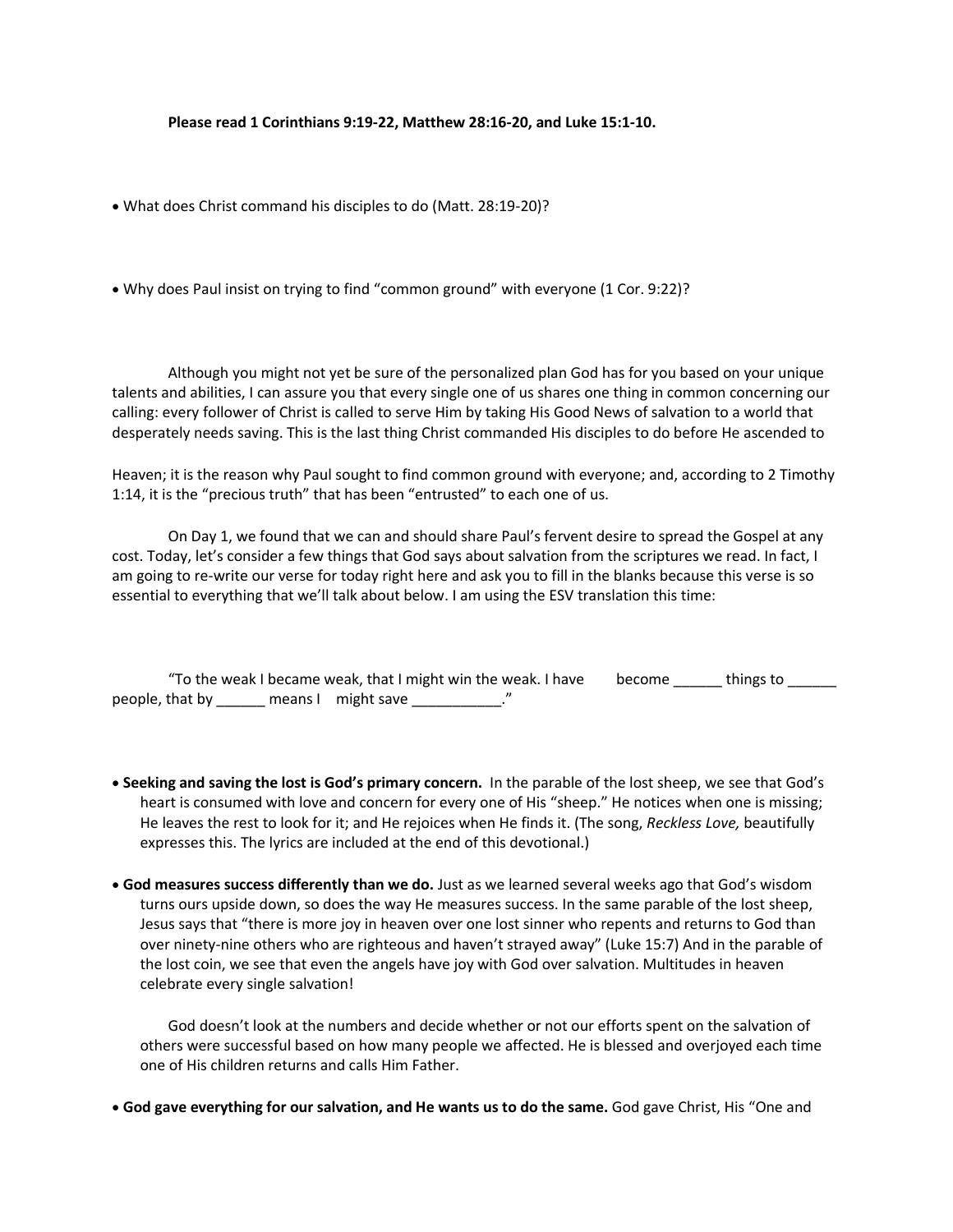Only," so that anyone who chooses to call upon His name will be saved. God knows all; He knew that not everyone would choose salvation. But He chose to give what was most precious to Him anyway—so that those who *did* choose Christ would have everlasting life.

Similarly, look at the blanks you filled in for 1 Corinthians 9:22 above. Notice the imbalance of what Paul was willing to give up and become so that just "some" would be saved! God was willing to give everything for something; Paul followed suit. And so should we.

**Consider:** God doesn't measure us by how many we save for His Kingdom, and neither should we. He does, however, want our hearts and our actions to be fully invested in seeking and saving those He knows belong to Him. How willing are you to invest everything so that "by all means" you might be used by God to save even one and cause heaven to celebrate?

**Pray:** Ask God to show you how He would have you reach out to the lost in your life. Ask Him to reveal ways that you might find common ground to build or solidify relationships; ask Him to show you meaningful ways to serve and meet the needs of even one who needs His Son.

#### **Day 4**

#### **Sharing in the Blessing**

*"I do everything to spread the Good News and share in its blessings."*

1 Corinthians 9:23

We've focused a lot this week on the calling we have, the work and service we're asked to do, and the fervor we should have. Today, let's spend some time soaking in the blessings we receive when we participate in serving God and taking Jesus out into the world.

Though we *deserve* nothing, as we were reminded on Day 2, God doesn't ask us to serve Him in misery and without reward. We can joyfully anticipate blessing when we labor for the Gospel with the earnest desire to proclaim Christ and His glory.

**Please read Matthew 20:1-16.**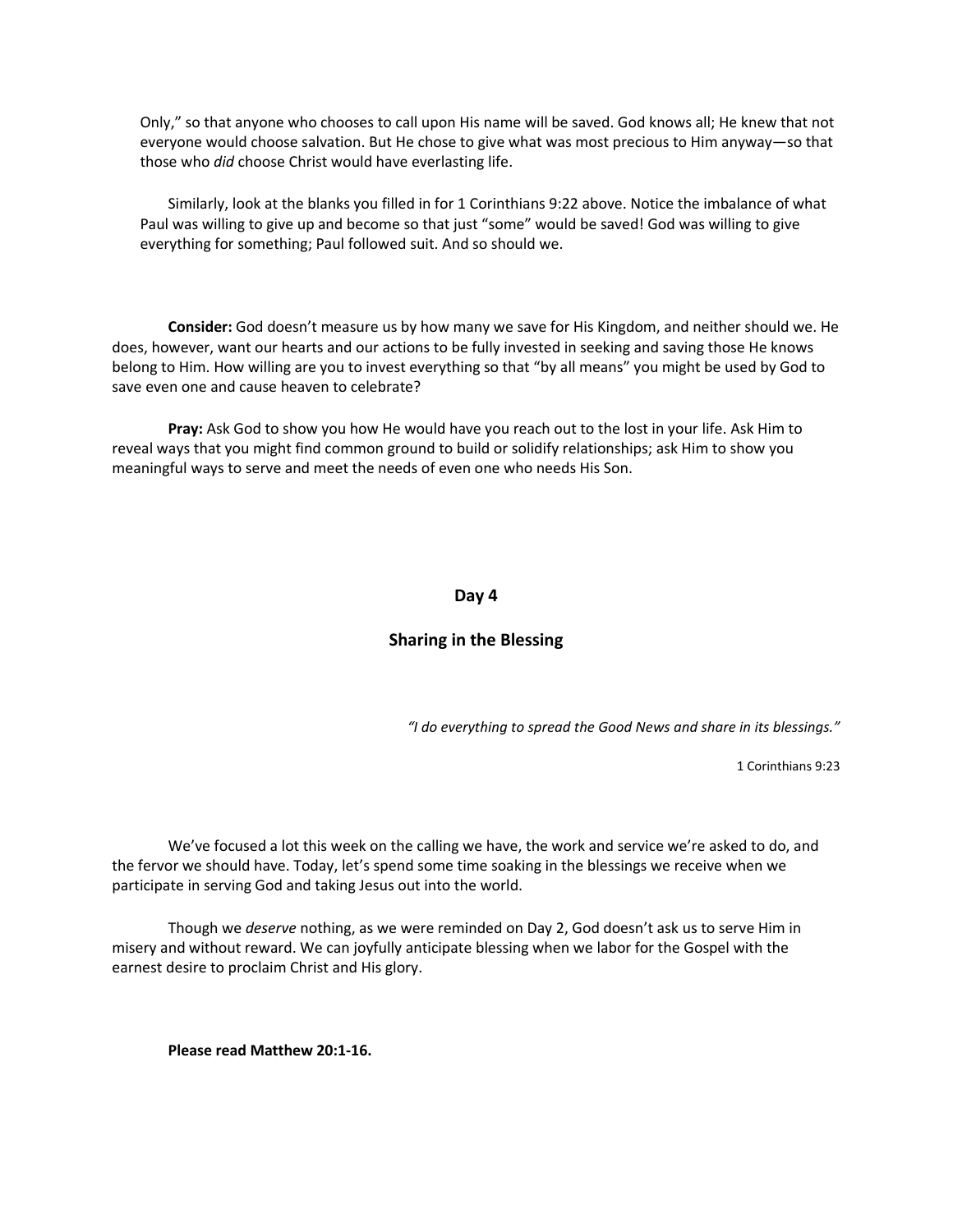• What did the workers who were hired early in the morning receive?

• What did the workers who were hired at the very end of the day receive?

We might be inclined to agree with the workers who started working early in the morning and thought that they deserved more than those who stood around for most of the day and only worked the last portion of it. Oh, but as we've seen over and over, God doesn't think or act like we do, does He? Praise Him for that! The workers who started early were not cheated out of anything. They were told a wage before they were hired, and they were paid exactly that. It just so happened that the master of the

house was abundantly generous to the late-starters, and he paid them just as much as those who labored for longer.

This is our God, and I am so thankful for His abundant generosity in rewarding those who serve Him—no matter how late in the day we show up. He never withholds; He always gives more than we deserve.

But just as God's standards of success are often different than our own, so are the blessings He chooses to give. You see, since everything about us pours out from the deepest love of our hearts, what we consider to be a suitable reward for our labor is directly affected to *why* we labor in the first place. In other words, when our hearts are self-seeking, we will desire blessings that benefit or elevate ourselves. When our hearts seek Christ and His glory, we will recognize blessings from God that fill our cup to overflowing.

#### **Please read Exodus 33:12-17, Psalm 27:4, Philippians 3:8-10, and 1 Thessalonians 2:2-9, 19-20.**

What are the blessings that we will desire—and God will give—when we serve Him in spreading the Good News?

**To know Christ.** I want what Moses and Paul had with the Lord. I want to know Him, to be known by Him, and to have favor enough in His sight that He would reveal Himself and His glory in powerful ways. Paul yearned to know Christ so completely that he was willing to partake of the very sufferings of Christ in order to attain that depth of relationship and to know the power of His resurrection. It is, in part, through our laboring alongside Christ that we can do just that. When we work to share His Gospel, we also share in His sufferings (see the end of Day 1 this week) and gain a depth of knowledge of Jesus that we otherwise could not have. Is there no greater blessing than knowing Christ intimately?

**To dwell in God's presence.** David sought after God's own heart, and his desire for God was so passionate that he wanted just "one thing." David wanted to spend all of the days of his life in God's presence, delighting in Him and meditating on Him. We can anticipate that God will bless us with this exact thing when we seek Him above all else. Not only does it please Him to do so, but Christ repeatedly told His disciples how to do it in John 15. By abiding in Him and obeying His commandments, we will be attached to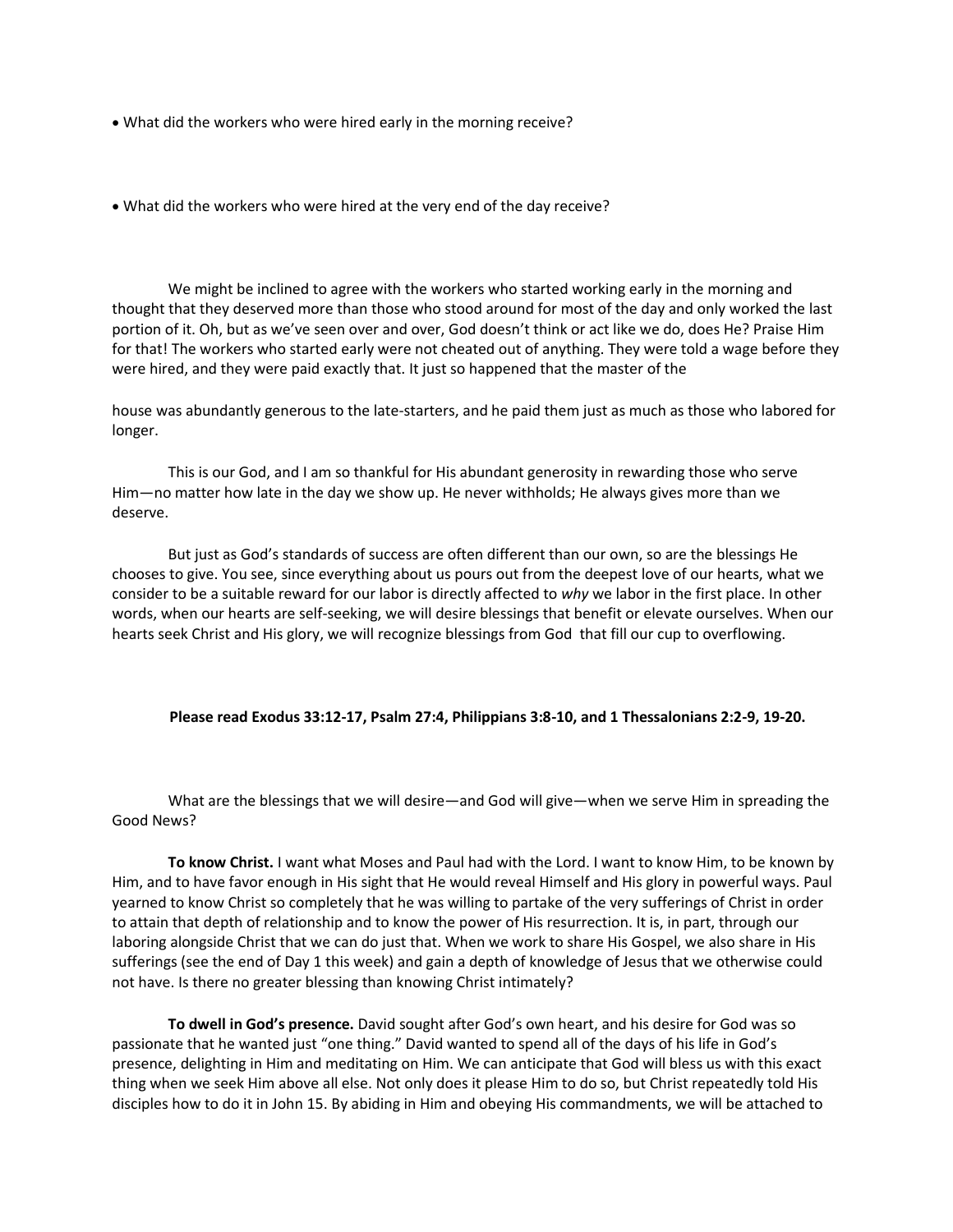and fed from the Vine; we will be able to ask whatever we wish and receive it. And if we're asking for "one thing" like David did, we'll surely have it from the hand of our God.

**Others.** Paul's joy was so full as he wrote to the Thessalonian believers that we can feel it even now, can't we? Being used by God to affect the eternal salvation of others is a blessing for which each of us should earnestly ask Him. Imagine the tears of joy in heaven as spiritual mentors are reunited with those over whom they labored. With the focus removed from ourselves and rightly centered on Christ and what He holds dear, another person's eternal salvation becomes immeasurably valuable to us, too. *People* are our reward and our joy and our crown.

**Consider:** Have you accepted the offer of work from the Master of the House yet? If not, now is the time! Commit yourself whole-heartedly to Christ and what He asks of you. It's not too late. If you have been laboring for what seems like a long time, take heart, because God notices your work, and He is pleased to bless you. Take a moment to consider how He has already rewarded you; what do you yearn for from Him?

**Pray:** Thank God that He is generous. Ask Him to pour out His favor on you and open your eyes to see His glory and power working in your life. Receive His blessings with a thankful heart.

#### **Day 5**

#### **Running to Win**

*"Don't you realize that in a race everyone runs, but only one person gets the prize? So run to win!."*

1 Corinthians 9:24

We're at the end of the week, and I feel the strain! But it's a good strain and a wonderful race we run, isn't it? We'll find today that it takes training and self-discipline to run well. And periodically, we need to pause to reflect on *why* we're running, *how* we're running, and where our course takes us next.

Before we continue, I want to take a moment to remind us that although we're studying a lot about what we *do* this week, we do not always have to be working. God values rest and gives it to those He loves (Psalm 127:2). He loves when we sit with Him and soak in His goodness, letting Him love us just where we are. His love for us is entirely independent of our work for Him. What matters most to Christ and to our Heavenly Father is a relationship with you; God desires that more than He desires any sort of performance from you. That being said, let's shift our focus back to our study.

**Please read 1 Corinthians 9:24-27, Philippians 3:12-14, and Hebrews 12:1-17.**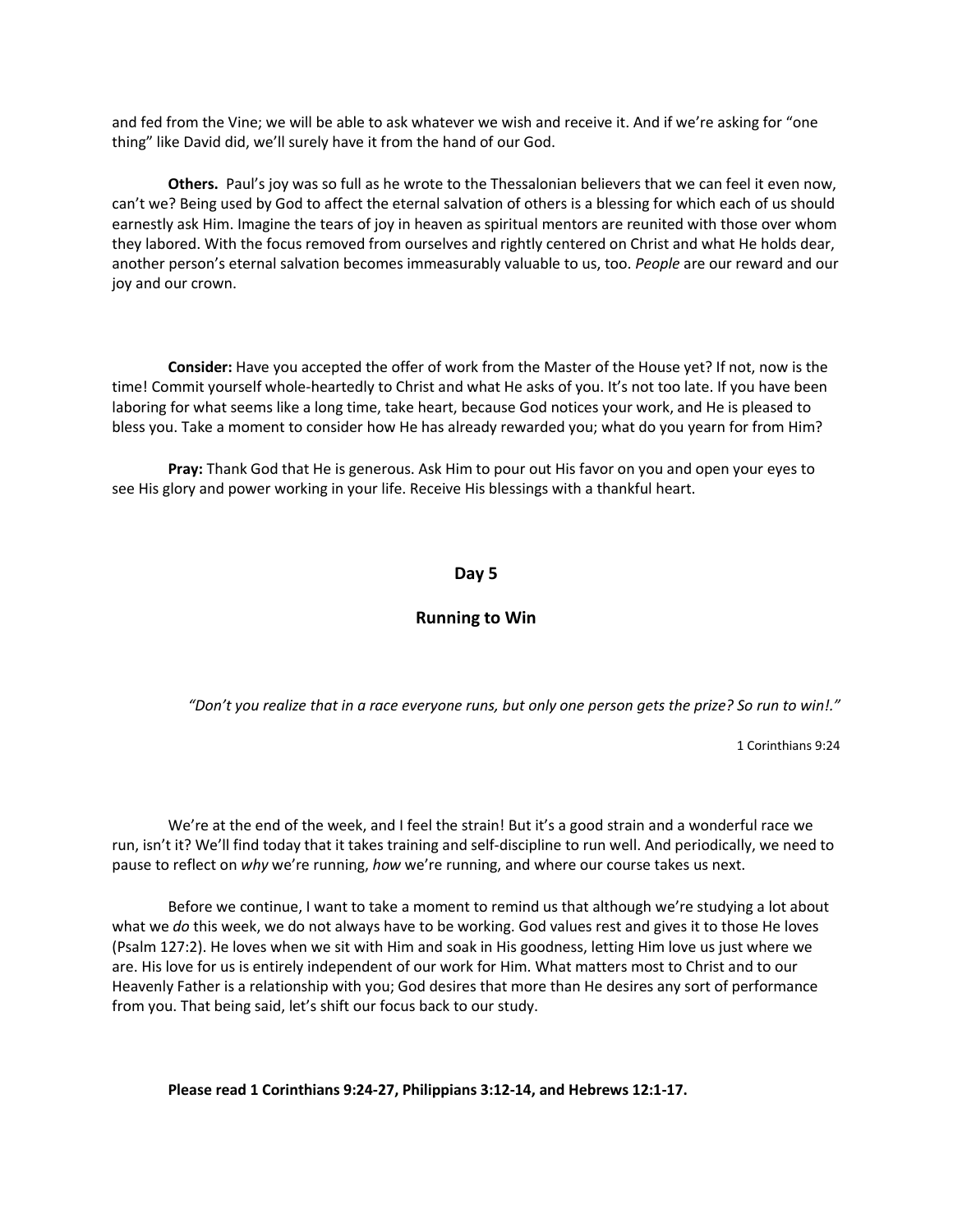• In what ways do you think the Christian life resembles a race?

The Corinthian church would have been very familiar with races and athletic competition. Every two years in the spring of the second and fourth years of an Olympiad—Corinth hosted the Isthmian Games. These were similar in nature and popularity to the Olympic Games, but the Isthmian Games were held in honor of the Greek god, Poseidon. One of the main events in the games was the chariot race, and footraces were also part of the competition. The winner of the competition received a crown made of celery (later replaced with a crown made of pine). So when Paul describes the Christian life as akin to running a race, he's speaking to the right audience!

Before we consider how we can finish our race as victors, let's note that the opposite is also possible. Even if we have accepted salvation in Christ, we can choose to feebly run our race, unfocused and without purpose, and we can be disqualified from reward at the finish line. As we learned in 1 Corinthians 4, when Christ returns, He will come to judge the hearts and actions of believers. He will reward those whose works prove valuable and withstand the test of fire; those whose works disappear in the flames will receive nothing.

We certainly don't want to run aimlessly. How, then, do we run to *win* this race?

- **We need to know and want what lies ahead at the finish line.** Our focus, once again, needs to be squarely set upon the beautiful Person of Christ. He is both our prize and our example of how to run.
	- According to Hebrews 12:2, how did Christ endure the cross?
	- Where is He now?

Everything Jesus did—including enduring the pain and shame of the cross—was for the joy set before Him. It was for us. He knew the plan, trusted His Father, and desperately wanted to save those He loved. So he continued, and He conquered. Now, He is our prize, seated at the right hand of the Father in heaven. When we finish our race, our eternity will be spent in His glorious presence. We will be made perfect; we will share in His inheritance; and we will forever enjoy Him and His everlasting love.

• **We need to abide by the rules of the race so that we're not disqualified from the reward.** Paul says, in 1 Corinthians 9:27, that he disciplines himself so that, after preaching to others, he won't end up disqualified from the prize. We all need this reminder because each one of us is called to preach the gospel. What Paul is saying is that our actions need to match what we preach! We cannot proclaim the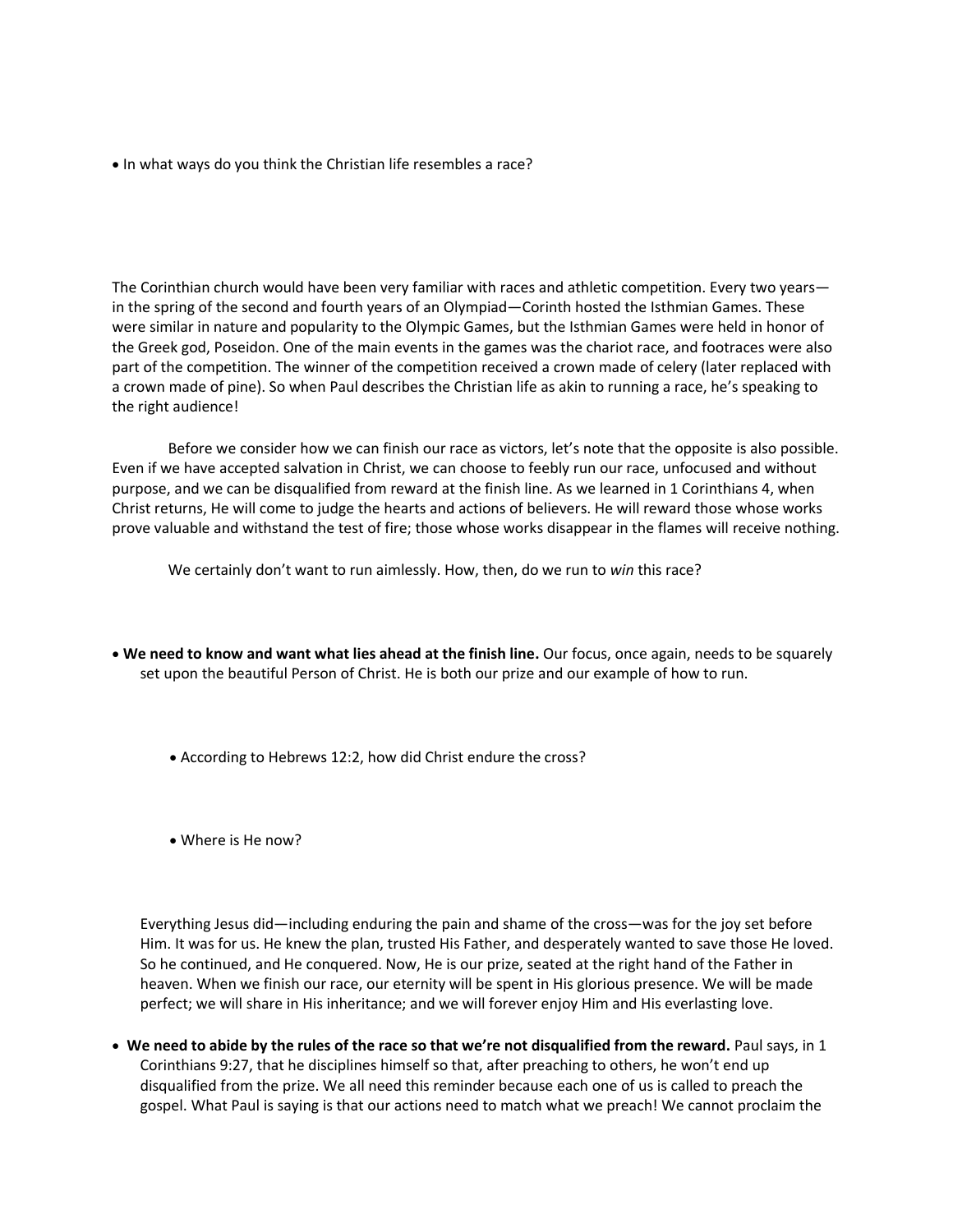Good News of Christ and live unholy lives that would displease Him. We are called to holiness and righteousness and freedom from sin. Let's make sure we continue to seek God in His Word so that He can teach us how to live according to His standards.

• **We need to train and discipline ourselves, and we need to gratefully accept God's discipline.** We already referenced Paul's statement that he disciplines his body. But the original Greek for this phrase is quite a bit more descriptive. Essentially, Paul says, "I pummel my body and make it a slave." Paul is not saying that he physically punishes himself in order to earn a reward from Christ. Rather, as suggested in an ESV Study Bible footnote, he could mean that he endures uncomfortable physical hardships because of the work that he does as an apostle. I think it is also possible that this "pummeling" is not a physical beating of oneself but that it rather represents the very real battle we have against our own fleshly desires. We know that these desires wage war on us, and unless we decisively win each battle through training ourselves to surrender to the power of God's Spirit, we'll lose our reward to a lifestyle steeped in sin and self-gratification.

In addition to self-discipline, we need to gratefully accept God's discipline. Hebrews 12:10-11 says that "God's discipline is always good for us" and that "afterward there will be a peaceful harvest of right living for those who are trained in this way." Can we accept God's discipline as helpful to us? Oh, it is hard sometimes. But if we trust and embrace His discipline, He will grow us into the likeness of His Sonand our reward will be great.

**Consider:** How are you currently running this race? Christ died so that you could live and conquer; He *wants* to see you win.

**Pray:** Thank God for the example and the prize of Christ. Ask God to help you stay focused on Jesus as you run.

#### **Reckless Love**

Before I spoke a word, You were singing over me You have been so, so good to me Before I took a breath, You breathed Your life in me You have been so, so kind to me

Oh, the overwhelming, never-ending, reckless love of God Oh, it chases me down, fights 'til I'm found, leaves the ninety-nine I couldn't earn it, and I don't deserve it, still, You give Yourself away Oh, the overwhelming, never-ending, reckless love of God, yeah

When I was Your foe, still Your love fought for me You have been so, so good to me When I felt no worth, You paid it all for me You have been so, so kind to me